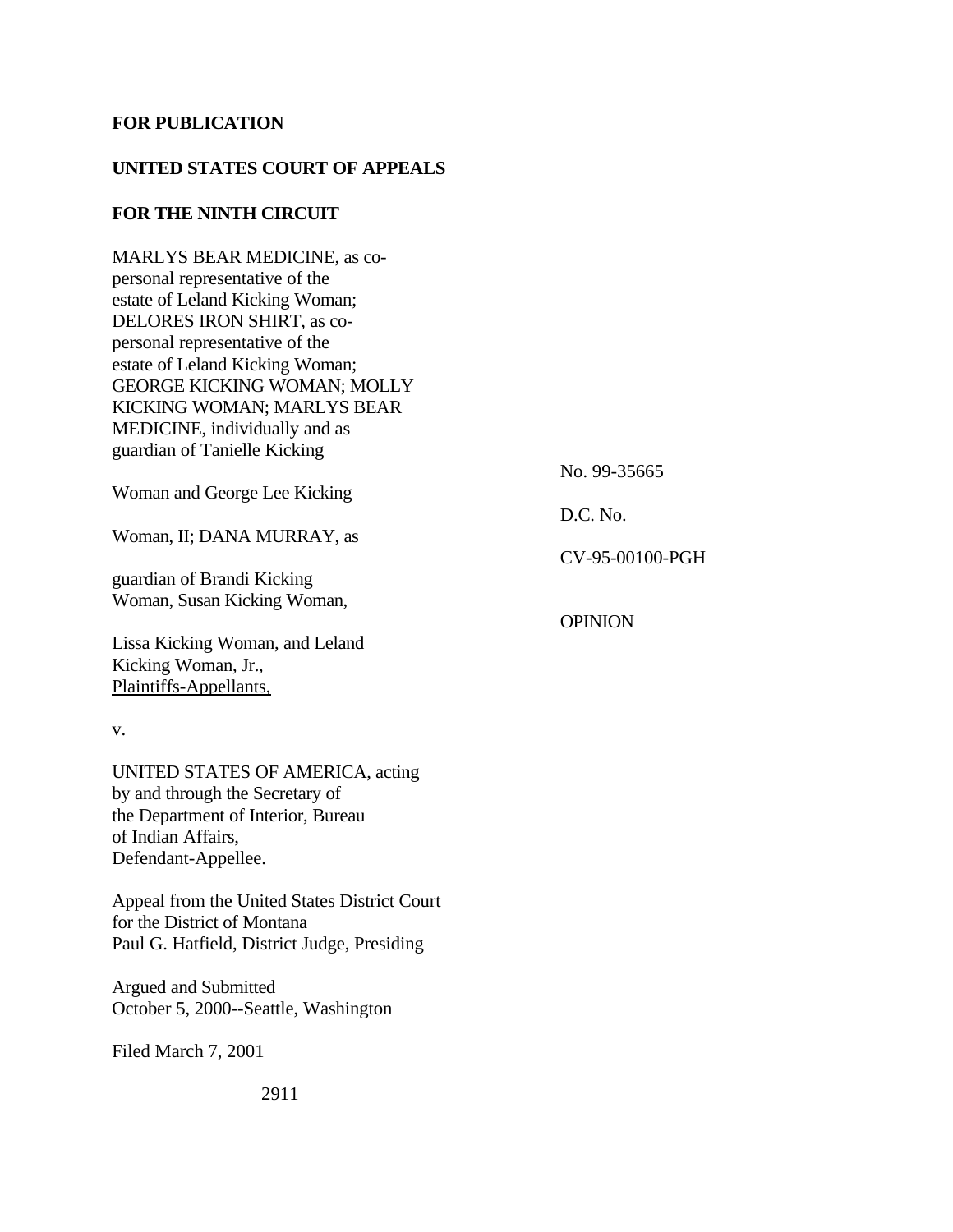Before: Arthur L. Alarcon, Warren J. Ferguson, and M. Margaret McKeown, Circuit Judges.

Opinion by Judge Ferguson

| 2912 |
|------|
| 2913 |
| 2914 |
| 2915 |

## **COUNSEL**

Monte D. Beck, Beck & Richardson, Bozeman, Montanta; Joe Bottomly, Bottomly Law Offices, Kalispell, Montana, for the plaintiffs-appellants.

David W. Odgen, Acting Assistant Attorney General, Washington, D.C.; Sherry S. Matteucci, U.S. Attorney, Washington, D.C.; Mark B. Stern and Steven I. Frank, United States Department of Justice, Washington, D.C., for the defendantappellee.

\_\_\_\_\_\_\_\_\_\_\_\_\_\_\_\_\_\_\_\_\_\_\_\_\_\_\_\_\_\_\_\_\_\_\_\_\_\_\_\_\_\_\_\_\_\_\_\_\_\_\_\_\_\_\_\_\_\_\_\_\_\_\_\_\_

## **OPINION**

## FERGUSON, Circuit Judge:

Leland Kicking Woman, a male member of the Blackfeet Indian Tribe (the "Tribe"), was fatally injured when a tree fell on him at a logging site on the Blackfeet Indian Reservation in Montana. Kicking Woman's descendants and executors filed an action under the Federal Tort Claims Act ("FTCA"), 28 U.S.C. §§ 2671-2680, against the United States. In granting the Government's motion for summary judgment, the district court held that Plaintiffs failed to state a cause of action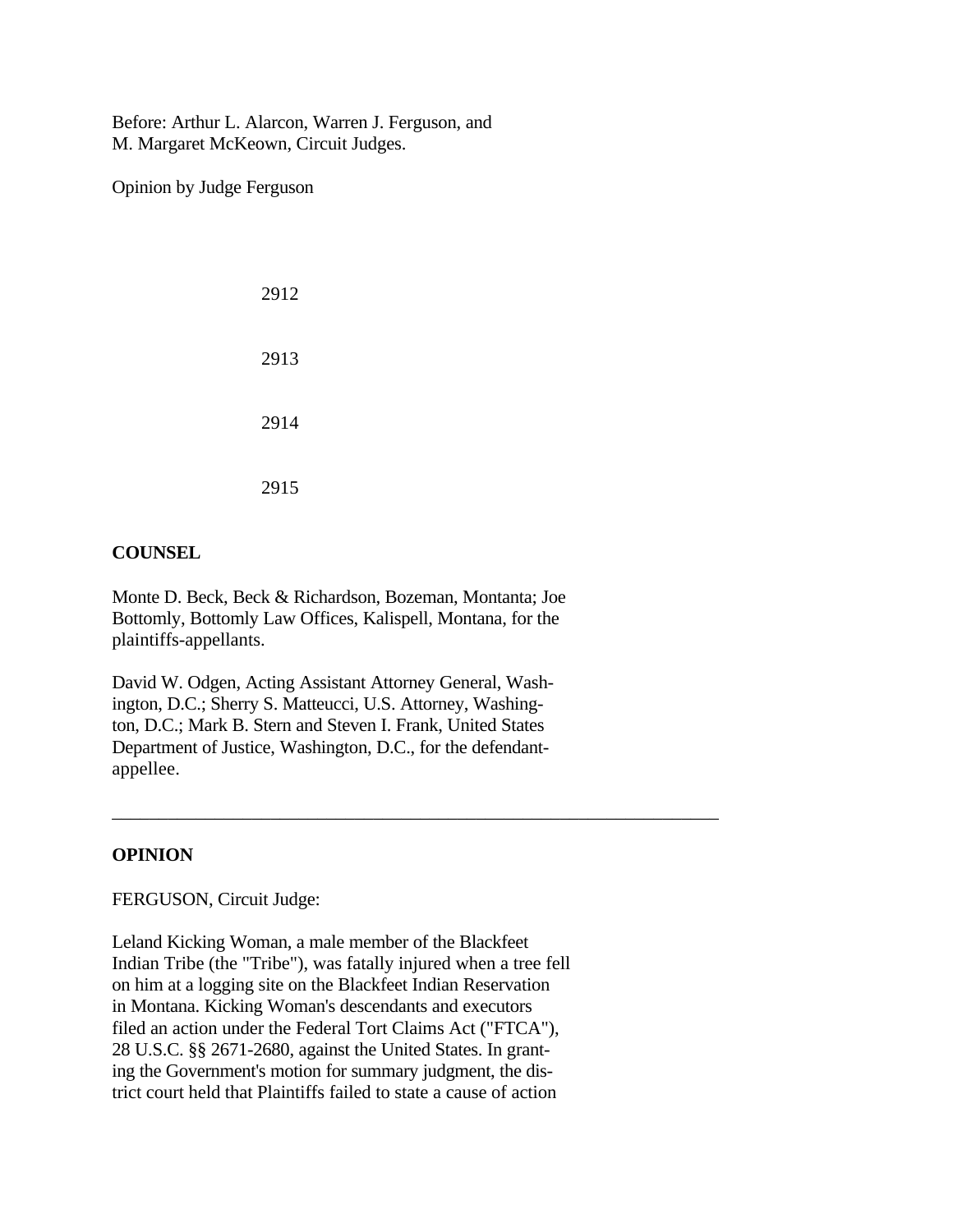under Montana law and, even if a cause of action were stated, the discretionary function exception to the FTCA barred the suit. We hold that Plaintiffs have stated a cause of action

## 2916

under Montana law and that the discretionary function exception does not apply. We reverse the district court.

# **BACKGROUND**

Federal statutes and regulations give the Department of the Interior, acting through the Bureau of Indian Affairs (the "BIA"), responsibility for the management and preservation of the forests located on the Blackfeet Indian Reservation. 25 U.S.C. §§ 406-407; 25 C.F.R. § 163. **1** No logging activities may take place on the reservation without the authorization of the BIA, which furnishes contracts for the transaction, approves the sale, and reserves for itself the power to supervise, warn, fine, or suspend operations not complying with contractual terms.

In 1993 the BIA authorized a contract between the Blackfeet Tribe and Bailey Peterson, d/b/a Lone Bear Logging ("Lone Bear"), for a timber operation on the Blackfeet Reservation. The contract contained a safety provision and reserved for the BIA the right to inspect and suspend Lone Bear's operation should it fail to comply with the contract.**2** A BIA forestry technician inspected the logging site regularly.

On October 6, 1993, plaintiff Leland Kicking Woman, a member of the Blackfeet Tribe, came to the Lone Bear logging site to "try out" to replace a worker who been injured.

**1** A detailed background of the United States' role in managing forest resources on Indian land was given by the Supreme Court in United States v. Mitchell, 463 U.S. 206, 219-22 (1983).

\_\_\_\_\_\_\_\_\_\_\_\_\_\_\_\_\_\_\_\_\_\_\_\_\_\_\_\_\_\_\_\_\_\_\_\_\_\_\_\_\_\_\_\_\_\_\_\_\_\_\_\_\_\_\_\_\_\_\_\_\_\_\_\_\_

**2** The relevant sections of the contract read: "The Purchaser shall conduct his operations in compliance with prescribed safety practices and Federal Law," and "The Superintendent [of the BIA] may . . . suspend any or all of the Purchaser's operations under the contract if the Purchaser violates any of the requirements of the contract . . . After written notice from the Superintendent, continued failure to comply with any of the requirements of the contract shall be grounds for the revocation by the Approving Officer of all rights of the Purchaser under the contract . . . ."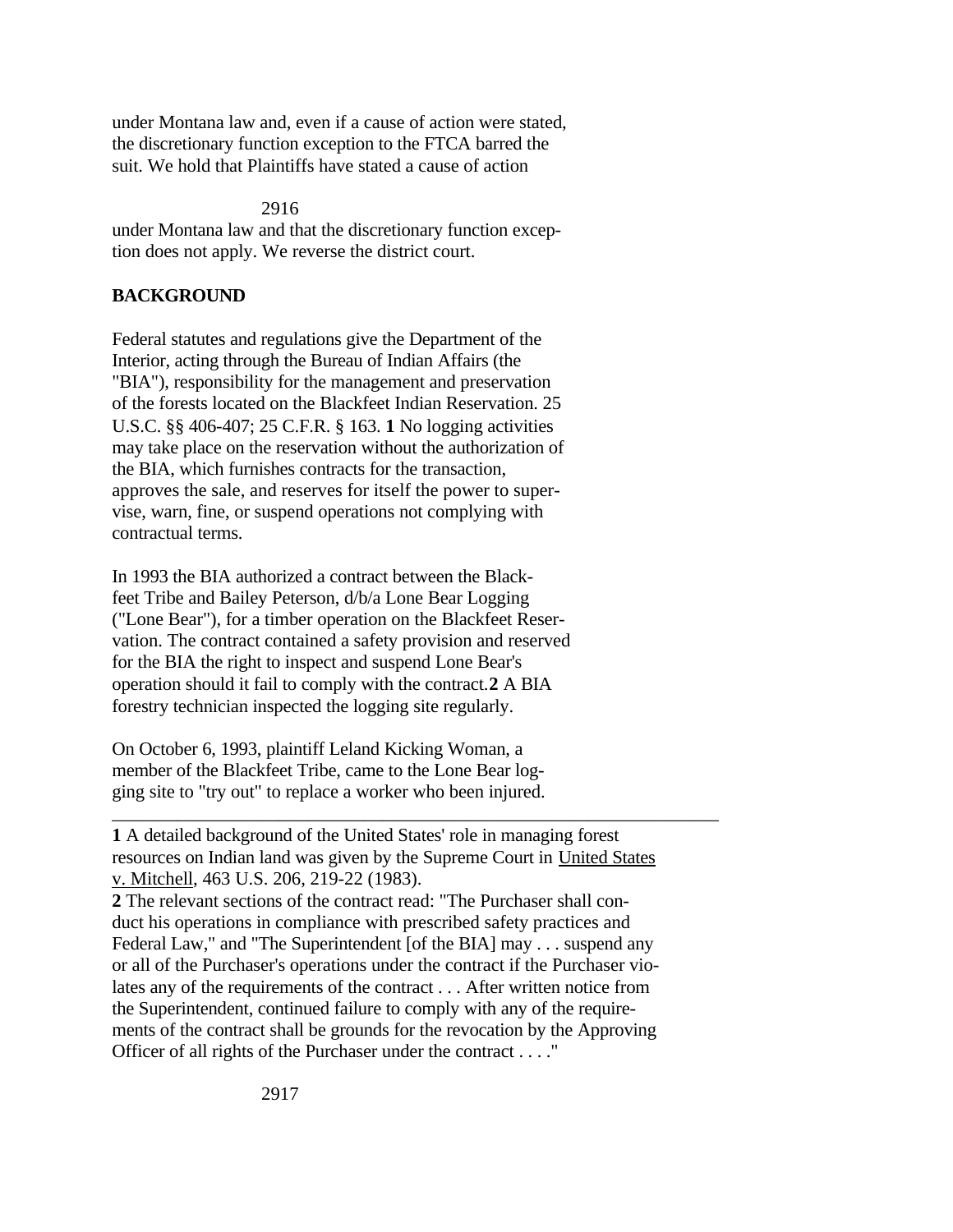No safety training was ever given during the "try out," which consisted of the injured employee watching Kicking Woman cut down trees.

Afterwards, Kicking Woman and the injured employee walked over to the foreman, Quinton New Robe, who was cutting down a tree. New Robe directed the two men away from him, in the opposite direction of where he intended the tree to fall. The logging operation was in an area noted for its high winds, which makes it particularly difficult to predict where a tree will fall. Neither the BIA nor Lone Bear had a formal "wind closure" policy, and although winds had already blown other trees off course on the same day, the Lone Bear crew had continued cutting. A gust of wind caught the branches of the tree felled by New Robe, sending it towards the two men. Kicking Woman saw the tree falling towards them and pushed his companion out of the way, but was himself struck by the upper branches of the tree.

Few, if any, members of the Lone Bear crew had been formally trained in basic safety procedures and none had been trained in first aid. Kicking Woman was driven to the hospital where he was diagnosed with a spinal cord injury that left him virtually immobile. He remained in the hospital for over nine months, eventually dying from complications from his injuries.

Plaintiffs, who include the personal representatives of Kicking Woman's estate, the guardians of his minor children, and his parents, filed this action in United States District Court against the United States, as represented through the BIA. They asserted a claim under the FTCA for the BIA's alleged negligence in (1) authorizing the Lone Bear contract, (2) failing to adequately inspect and manage the logging site, (3) failing to ensure that appropriate safety measures were taken, and (4) failing to ensure, under the Contract Service Act and Federal Acquisitions Act, that Lone Bear provided his employees with workers' compensation insurance.

### 2918

The United States joined Lone Bear in the litigation. Lone Bear subsequently reached a settlement with Plaintiffs. Plaintiffs and the Government filed cross-motions for summary judgment. The district court granted the Government's motion and held that it did not have jurisdiction over Plaintiffs' claims because the actions of the BIA were protected under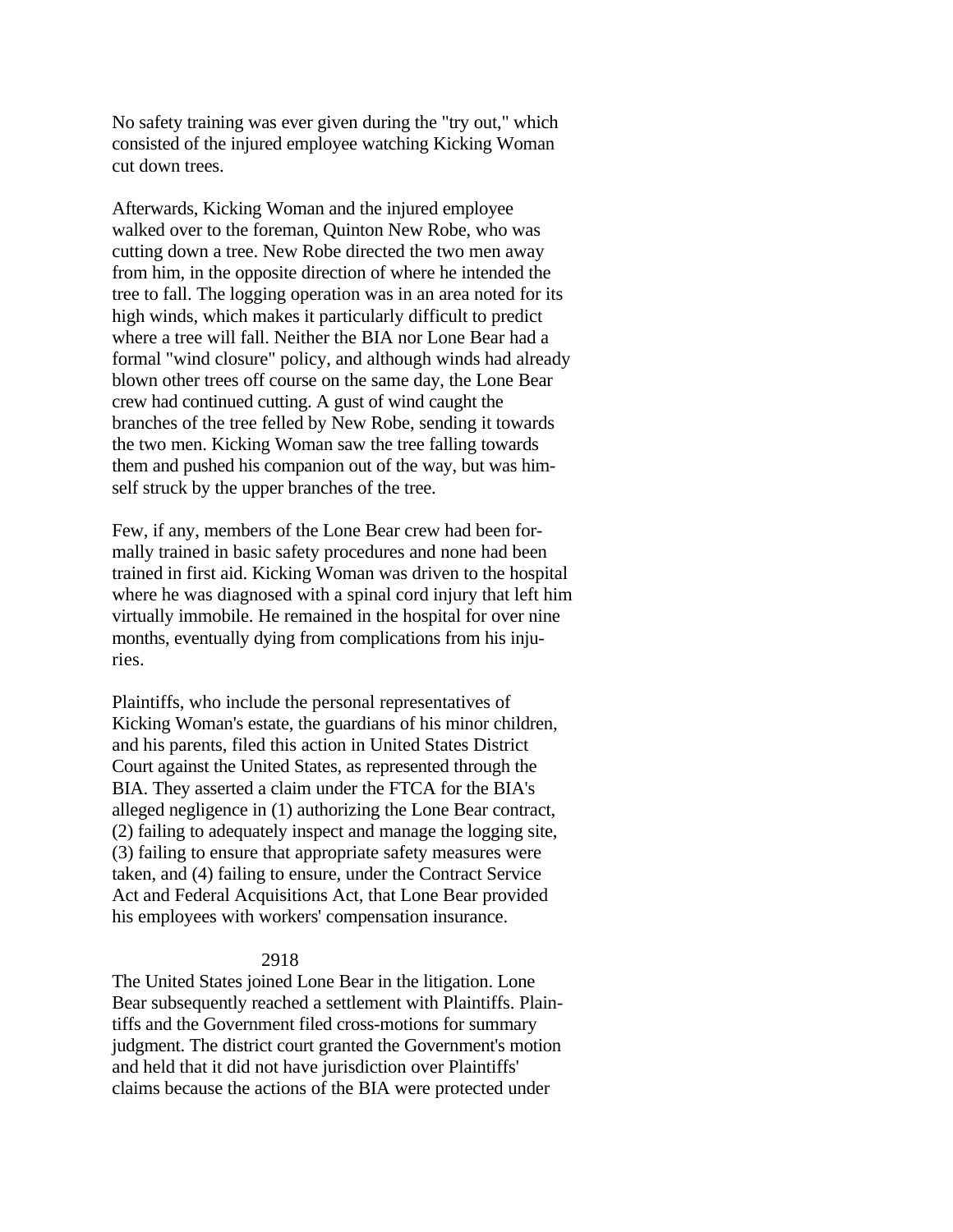the discretionary function exception to the FTCA. It further held that neither the doctrine of inherently dangerous activity nor the United States' fiduciary relationship with the Tribe created a cause of action for Plaintiffs under Montana law. Plaintiffs filed this appeal.

For reasons discussed below, this court reverses.

# **STANDARD OF REVIEW**

We review a grant of summary judgment de novo. Robi v. Reed, 173 F.3d 736, 739 (9th Cir. 1999). A district court's determination that it lacks subject matter jurisdiction under the FTCA and a district court's application of the discretionary function exception are also reviewed de novo . Foster v. United States, 923 F.2d 765, 767 (9th Cir. 1991); Kennewick Irrigation Dist. v. United States, 880 F.2d 1018, 1021 (9th Cir. 1989). Finally, we review de novo a summary judgment determination of whether an activity is inherently dangerous. Crane v. Conoco, Inc., 41 F.3d 547, 549 (9th Cir. 1994).

## **DISCUSSION**

## I.

The FTCA provides a limited waiver of the United States' sovereign immunity for torts committed by government employees acting within the scope of their employment "under circumstances where the United States, if a private person, would be liable to the claimant" under applicable law. 28 U.S.C. § 1346(b). The Act serves to enhance government accountability, eliminate the need for private bills seeking

## 2919

individual relief, and allocate loss across the federal taxpaying public. United States v. Muniz, 374 U.S. 150, 154 (1963); Platis v. United States, 288 F. Supp. 254, 274 (D. Utah 1968), aff'd, 409 F.2d 1009 (10th Cir. 1969).

The FTCA's waiver of immunity is limited by a number of exceptions. 28 U.S.C. § 2680. One of these is the discretionary function exception, which was held by the trial court to bar all claims against the Government in this case. This provision exempts from liability

[a]ny claim . . . based upon the exercise or perfor-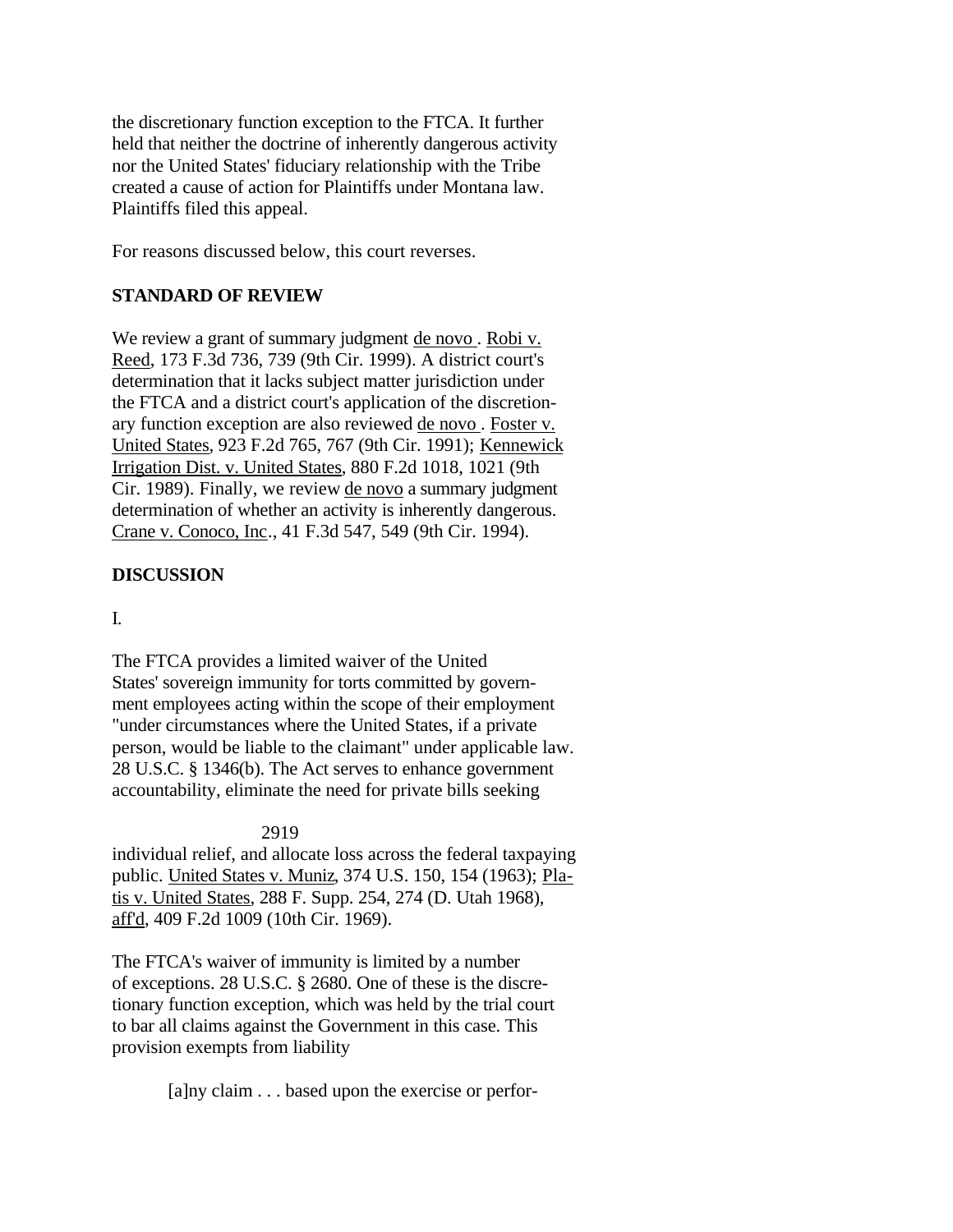mance or the failure to exercise or perform a discretionary function or duty on the part of a federal agency or an employee of the Government, whether or not the discretion involved be abused.

28 U.S.C.S. § 2680(a). The discretionary function exception is meant to avoid judicial second-guessing of governmental decisions. It is not, however, intended to create inconsistent liabilities between private and government employees performing identical acts. Thus, "in cases where the government is alleged to have committed negligence in the performance of a function such as that performed by a private citizen, rather than in the fulfillment of a broad policy-making duty, the government is subject to suit." Faber v. United States, 56 F.3d 1122, 1124 (9th Cir. 1995). See also United States v. S.A. Empresa de Viacao Aereo Rio (Varig Airlines), 467 U.S. 797, 813 (1984) ("it is the nature of the conduct, rather than the status of the actor, that governs whether the discretionary function exception applies in a given case"). The burden of proving the applicability of the discretionary function exception is on the United States. Prescott v. United States, 973 F.2d 696, 702 (9th Cir. 1992).

The test for determining whether the discretionary function exception applies was set out by the Supreme Court in Berkovitz v. United States, 486 U.S. 531, 536, 539 (1988).

#### 2920

First, this Court must "consider whether the action is a matter of choice for the acting [government] employee." Id. at 536. An action specifically prescribed by a "federal statute, regulation, or policy" is not within an agent's discretion and therefore not subject to the exception. Id. Discretion may be either affirmatively conferred or tacitly implied. United States v. Gaubert, 499 U.S. 315, 324-25 (1991). In the present case, we must ask whether applicable federal standards either explicitly or implicitly gave the BIA discretion regarding its authorization and management of the Blackfeet timber contracts.

The second prong of the Berkovitz test asks whether the challenged action involved a policy judgment. The exception is meant to protect "political, social, and economic judgments" that are the unique province of the Government, not all decisions involving some discretion. Berkovitz, 486 U.S. at 539 (quoting Varig Airlines, 467 U.S. at 820). We have held, for example, that actions based on technical or scientific stan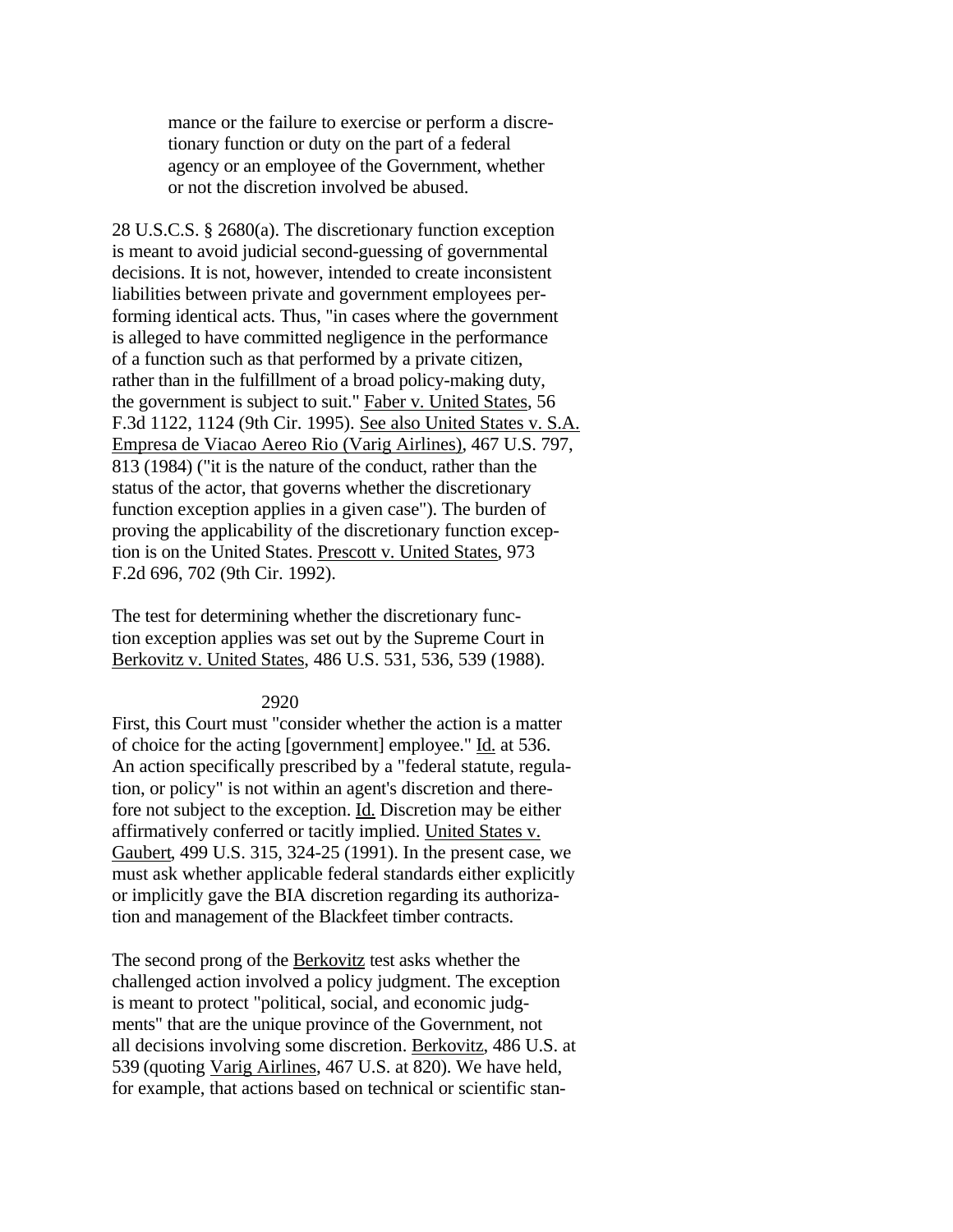dards are not the kind of judgments meant to be protected from liability by the discretionary function exception because those actions do not involve a weighing of policy considerations. See, e.g., United Cook Inlet Drift Asso'n. v. Trinidad Corp. (In re Glacier Bay), 71 F.3d 1447, 1453-54 (9th Cir. 1995) (preparing water charts involved "scientific hydrographic judgment" and was not protected by the discretionary function exception); Kennewick Irrigation Dist. v. United States, 880 F.2d 1018, 1030-31 (9th Cir. 1989) (failure to remove unsuitable lining materials from a canal was based on "technical, scientific, engineering considerations" and is not protected by the discretionary function exception).

Plaintiffs suggest that the discretionary function exception does not apply because the BIA's retained authority under the Lone Bear contract took the BIA's subsequent actions out of the discretionary realm. As we noted in our remand of Dischner v. United States, 866 F.2d 293 (9th Cir. 1989), the fact that the Government retained rights under the contract does not tell us whether a policy judgment was involved. There-

### 2921

fore, a fact-specific application of the test articulated in Berkovitz is required. We apply this test to each of Plaintiffs' claims in turn. See Glacier Bay, 71 F.3d at 1451.

### A.

Plaintiffs first contend that the BIA negligently entrusted the timber cutting operations to Lone Bear. Federal statute allows the Government to use discretion in authorizing timber sales on Indian lands held under trust. 25 U.S.C. § 406(a). While the mandatory consideration of certain enumerated factors limits this discretion somewhat, see, e.g., 25 U.S.C. § 406; 25 U.S.C. § 324 (limiting the BIA's ability to grant right-of-ways across Indian lands without the owner or tribe's permission); 25 C.F.R. § 163.11(c) (requiring the prescription of "sound economic and silvicultural and other forest management principles" before contract authorization), no instruction is given as to weighing these factors. The ultimate choice is left to the BIA. The authorization was an exercise of the BIA's mandated discretion and thus meets the first prong of the Berkovitz analysis.

The second prong looks to whether the action was a policy judgment that Congress intended to shield from liabil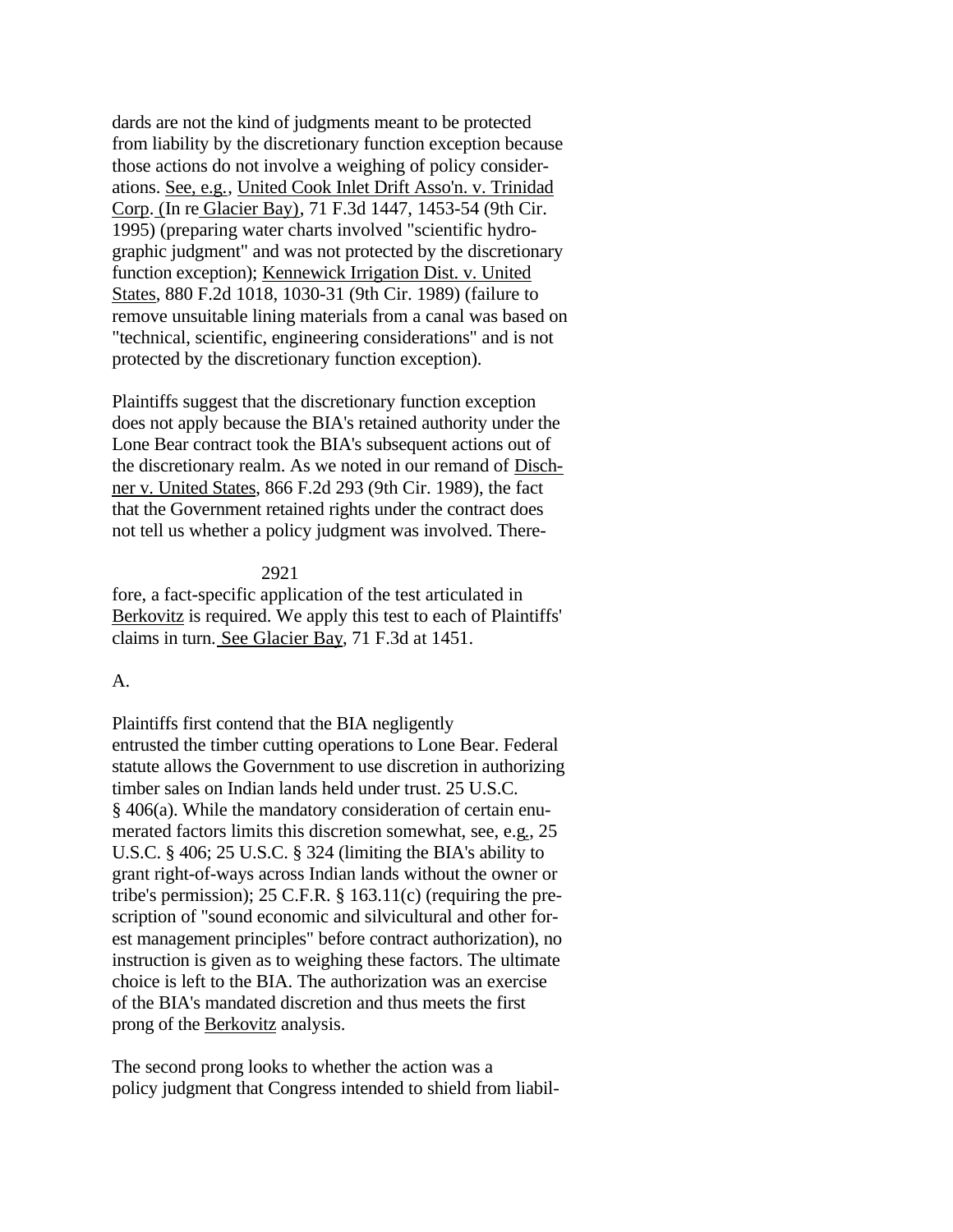ity. The decision to entrust the timbering operation to Lone Bear involved environmental concerns, tribal restrictions on who could work on the reservation, and the BIA's assessment of Lone Bear's previous work. This weighing of practical and policy considerations represents the kind of policy judgment that Congress intended to protect through the discretionary function exception to the FTCA. Cf. Webster v. United States, 823 F. Supp. 1544, 1552 (D. Mont. 1992) (holding that the BIA's decision to approve the lease of reservation land for use as a speedway was protected by the discretionary function exception).

The BIA's decision to authorize the Lone Bear contract was therefore protected from civil liability by the discretionary function exception.

2922

B.

Plaintiffs next contend that the BIA was negligent in supervising and managing the safety aspects of Lone Bear's logging operation and ensuring that Lone Bear utilized appropriate safety precautions. As these claims are both rooted in the same operative facts, we consider them together.

The Lone Bear contract required Lone Bear to comply with "prescribed safety practices and Federal Law."**3** It also retained for the BIA the power to suspend the contract should Lone Bear fail to comply with any of its provisions. Pursuant to its own operational manual, the BIA regularly inspected the logging site to ensure "adherence to basic policy and forestry practices." 53 BIAM Supp. 3, 5.2(D) (1985). Under these circumstances, the district court found that safety monitoring is a discretionary function. Our precedents require the opposite conclusion.

We have held that "[a] general statutory duty to promote safety . . . would not be sufficient" to meet the Berkovitz requirement for specific regulations setting out a clear duty. Kennewick, 880 F.2d at 1026. However, we have also held that "a failure to effectuate policy choices already made" will not be protected under the discretionary function exception. Camozzi v. Roland/Miller and Hope Consulting Group , 866 F.2d 287, 290 (9th Cir. 1989). Even if the BIA did have dis-

**3** Both parties acknowledged that the contract incorporated the Occupa-

\_\_\_\_\_\_\_\_\_\_\_\_\_\_\_\_\_\_\_\_\_\_\_\_\_\_\_\_\_\_\_\_\_\_\_\_\_\_\_\_\_\_\_\_\_\_\_\_\_\_\_\_\_\_\_\_\_\_\_\_\_\_\_\_\_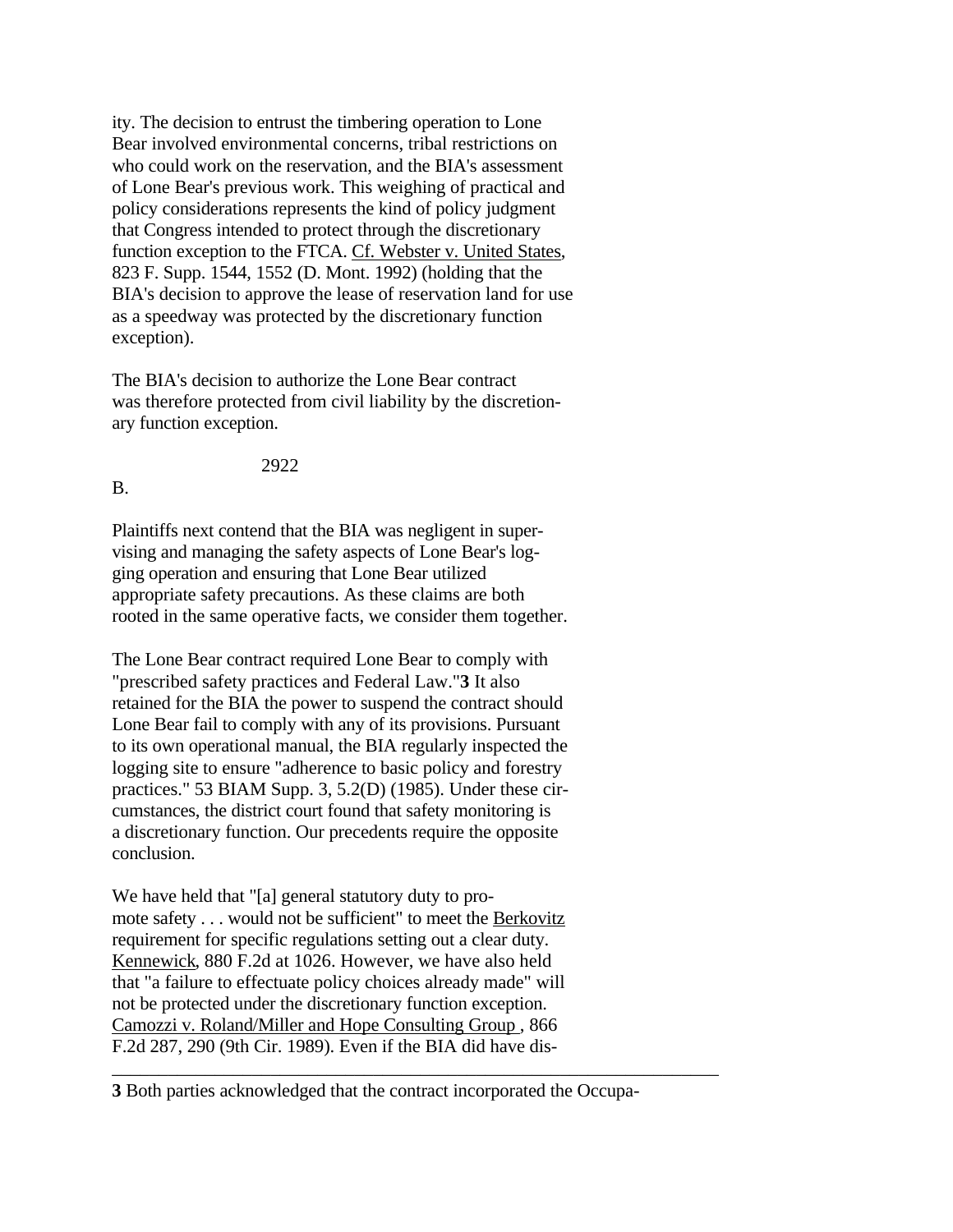tional Safety and Health Act ("OSHA") applied to Lone Bear's operations, and this Act sets out a detailed set of statutory and regulatory requirements for proper timbering practices. 29 U.S.C. §§ 651-678; 29 C.F.R. § 1910.266. While the Government correctly notes that the United States is not required to comply with OSHA as an employer, 29 C.F.R. 1910.2(c), Lone Bear signed a contract promising to comply with all applicable federal laws, and the BIA retained the authority to ensure this compliance. In Camozzi, we held that where a contract incorporates OSHA standards, the Goverment's alleged failure to perform the retained safety functions was not the result of a policy choice. 866 F.2d at 288-90.

### 2923

cretion in its monitoring of the Lone Bear operation, its actions in carrying out its responsibilities were not protected policy judgments and therefore fail to satisfy the second prong of the discretionary function analysis.

While each case requires individual analysis, see Dischner, 866 F.2d at 294, we have generally held that once the Government has undertaken responsibility for the safety of a project, the execution of that responsibility is not subject to the discretionary function exception. The decision to adopt safety precautions may be based in policy considerations, but the implementation of those precautions is not. For example, in Kennewick, where a break in an irrigation canal was at issue, we held that the canal's design was protected from liability but that the actual construction was based not on policy but technical considerations and therefore not subject to the discretionary function exception. 880 F.2d 1018, 1029 (9th Cir. 1989). In Camozzi, where the U.S. Postal Service ("USPS") retained safety oversight of a construction project, the failure of the USPS or its representative to require floor coverings was held to be a "failure to effectuate policy choices already made," not the result of a policy decision and therefore subject to FTCA liability. 866 F.2d at 290. In McCall v. United States Dep't of Energy, 914 F.2d 191, 196 (9th Cir. 1990), we held that the United States' maintenance of a safe workplace in the construction of an electric transmission line was exempt from discretionary function analysis because the implementation of basic safety measures was not a policy-based decision.

The Government cannot claim that both the decision to take safety measures and the negligent implementation of those measures are protected policy decisions. This argument would essentially allow the Government to "administratively immu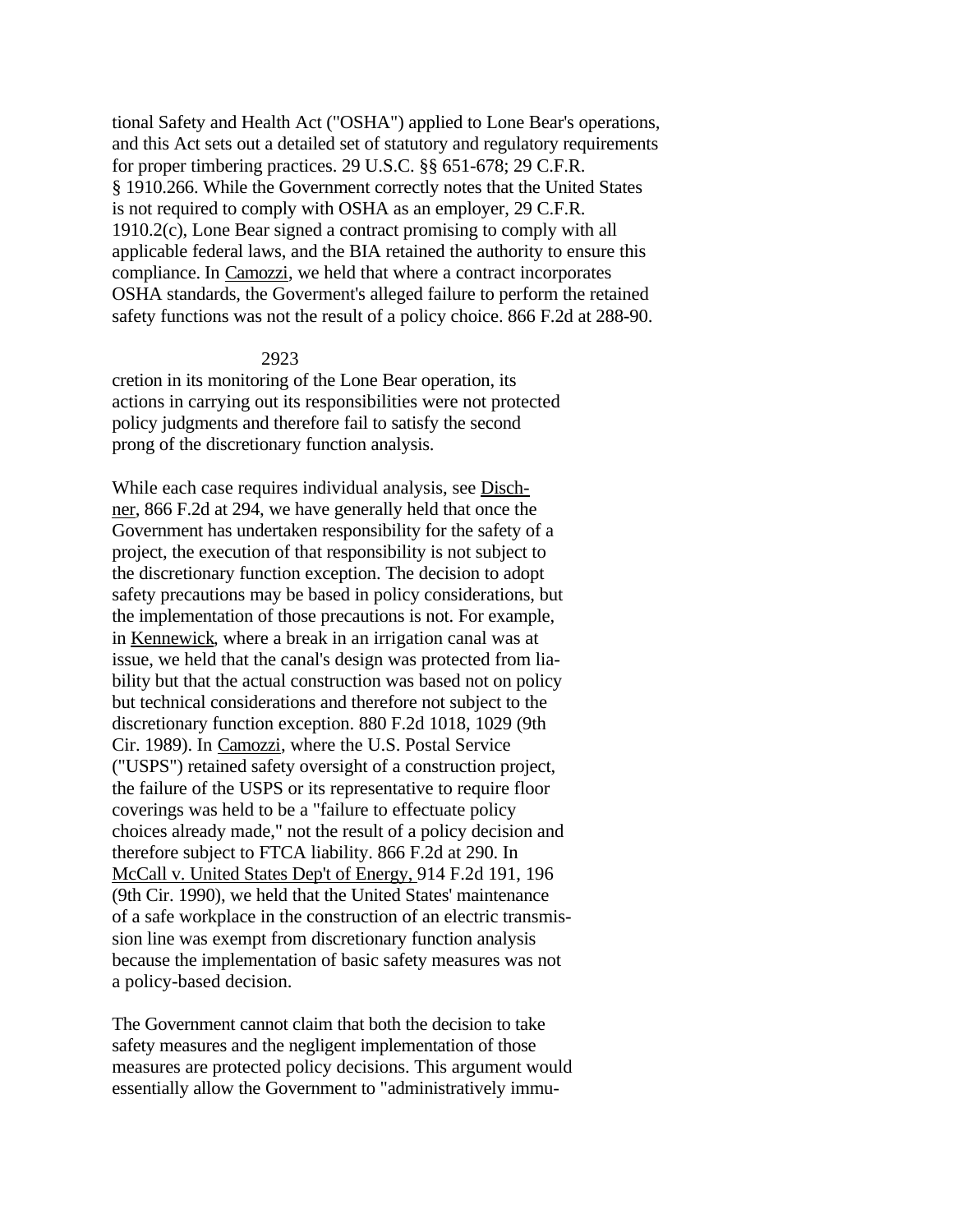nize itself from tort liability under applicable state law as a matter of `policy.' " McGarry v. United States, 549 F.2d 587, 591 (9th Cir. 1977). In Routh v. United States , 941 F.2d 853 (9th Cir. 1991), where we held that allowing a contractor to

## 2924

operate a backhoe without a safety device was not a policy decision protected by the discretionary function test, we stated:

> [I]n this case the [United States] contracting officer's decision whether or not a given situation created a safety hazard in violation of the safety provisions of the contract was not a public policy decision. The government's argument that the contracting officer must weigh the effects of shutting the job down versus the benefits of the safety measure is not convincing. The government's position, carried to its logical extreme, would allow the undercutting of a policy decision to require a safe workplace by purely economic considerations not supported in the record.

Id. at 856. See also Seyler v. United States, 832 F.2d 120, 123 (9th Cir. 1987) (failure to place speed limit sign on reservation road not a policy judgment and thus not covered by discretionary function exception); Faber v. United States, 56 F.3d 1122, 1127-28 (9th Cir. 1995) (applying same analysis to failure to post warning sign by waterfalls); Summers v. United States, 905 F.2d 1212, 1215 (9th Cir. 1990) (applying same analysis to failure to post warning signs after allowing for beach fire pits).

The Government argues that the BIA's failure to assume responsibility for the safety practices is a result of two possible balancing judgments and is thus a protected policy decision under the second prong of the Berkovitz test. First, it argues that the BIA's delegation of safety measures to (and, presumably, its failure to adequately supervise) Lone Bear was a result of the BIA's policy of promoting independence in the Indian Tribes. Policies regarding tribal autonomy are most properly considered in the decision to authorize the Lone Bear contract, however, not in the decision to insist that appropriate safety precautions be taken.**4** Failure to supervise or train for safety does not promote independence.

**4** Federal statutes and regulations require the BIA to take into account

\_\_\_\_\_\_\_\_\_\_\_\_\_\_\_\_\_\_\_\_\_\_\_\_\_\_\_\_\_\_\_\_\_\_\_\_\_\_\_\_\_\_\_\_\_\_\_\_\_\_\_\_\_\_\_\_\_\_\_\_\_\_\_\_\_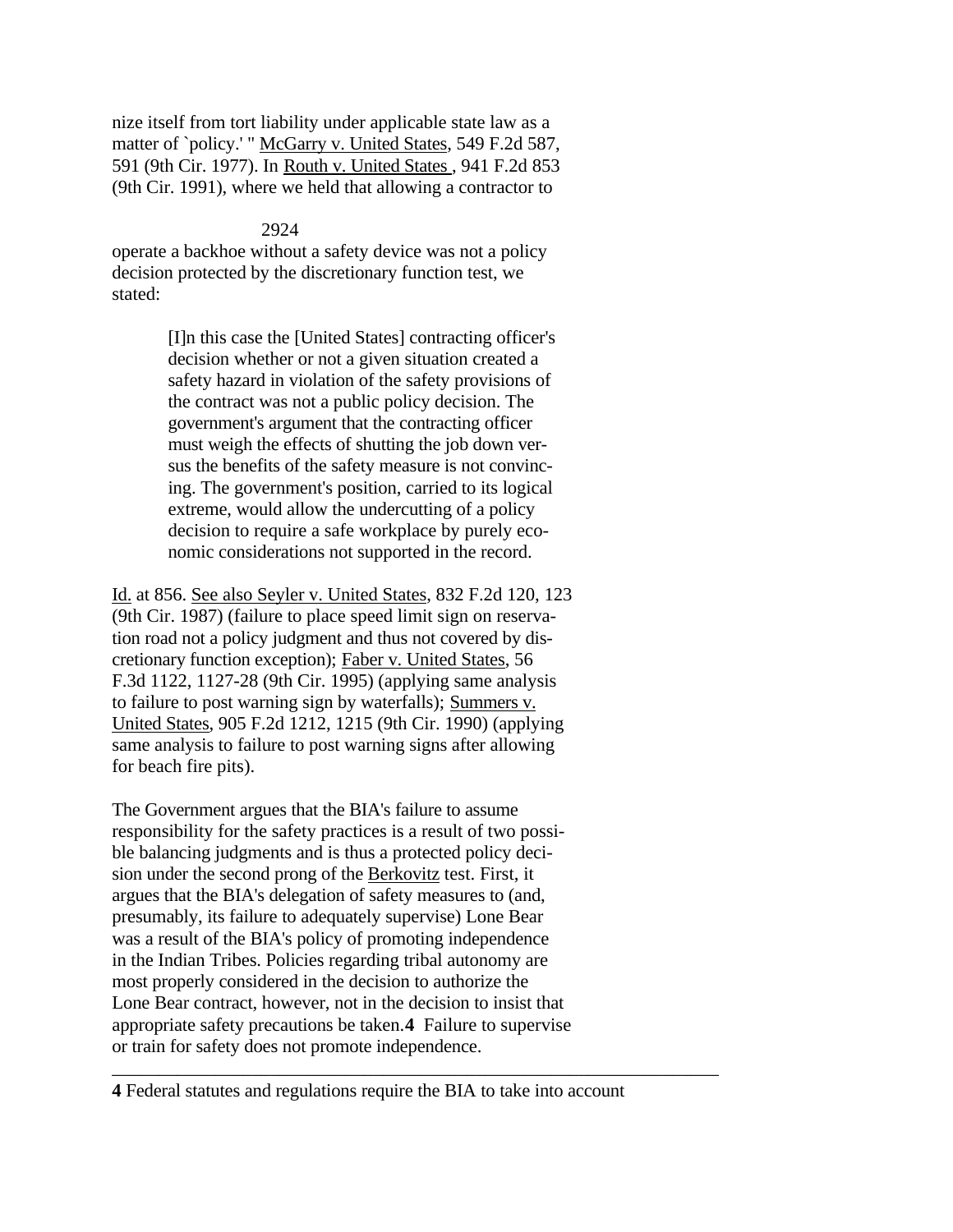tribal autonomy before authorizing a timbering contract. See, e.g., 25

### 2925

Second, the Government argues that the BIA's failure to ensure adequate safety measures were taken was due to limited resources. This argument is not evident in the record; indeed, after the accident the BIA did implement safety training and inspection programs. The Government apparently believes that it can overcome this objection by citing language from one of our earlier cases stating that a challenged "decision need not be actually grounded in policy considerations, but must be, by its nature, susceptible to a policy analysis." Miller v. United States, 163 F.3d 591, 593 (9th Cir. 1998).

The Government misconstrues Miller in two fundamental ways. First, our inquiry into the nature of a decision is not meant to open the door to ex post rationalizations by the Government in an attempt to invoke the discretionary function shield. We have held that the Government has the burden of proving the discretionary function exception applies, see Prescott, 973 F.2d at 702, and this is not done by mere subjective statements. There must be reasonable support in the record for a court to find, without imposing its own conjecture, that a decision was policy-based or susceptible to policy analysis. The passage from Miller is a paraphrase of a section of the Supreme Court's opinion in United States v. Gaubert, 499 U.S. 315, 324-35 (1991), addressing cases where"established governmental policy [. . .] allows a Government agent to exercise discretion." There was no such established policy here. Moreover, the quoted language was used illustratively to draw a distinction between protected discretionary activities (e.g., selecting the method of supervising savings and loan associations) and unprotected discretionary activities (e.g., driving a car), not to widen the scope of the discretionary rule. It therefore should not be used to allow the Government to

U.S.C. § 324, 25 C.F.R. § 163.14. Here, for example, the contract required that the logging employees be members of the Tribe. Pursuant to its monitoring responsibilities, the BIA had shut down operations in the past for failing to comply with this contract provision.

\_\_\_\_\_\_\_\_\_\_\_\_\_\_\_\_\_\_\_\_\_\_\_\_\_\_\_\_\_\_\_\_\_\_\_\_\_\_\_\_\_\_\_\_\_\_\_\_\_\_\_\_\_\_\_\_\_\_\_\_\_\_\_\_\_

 2926 create after-the-fact justifications for the purpose of liability protection.

Second, none of our cases have suggested that this lan-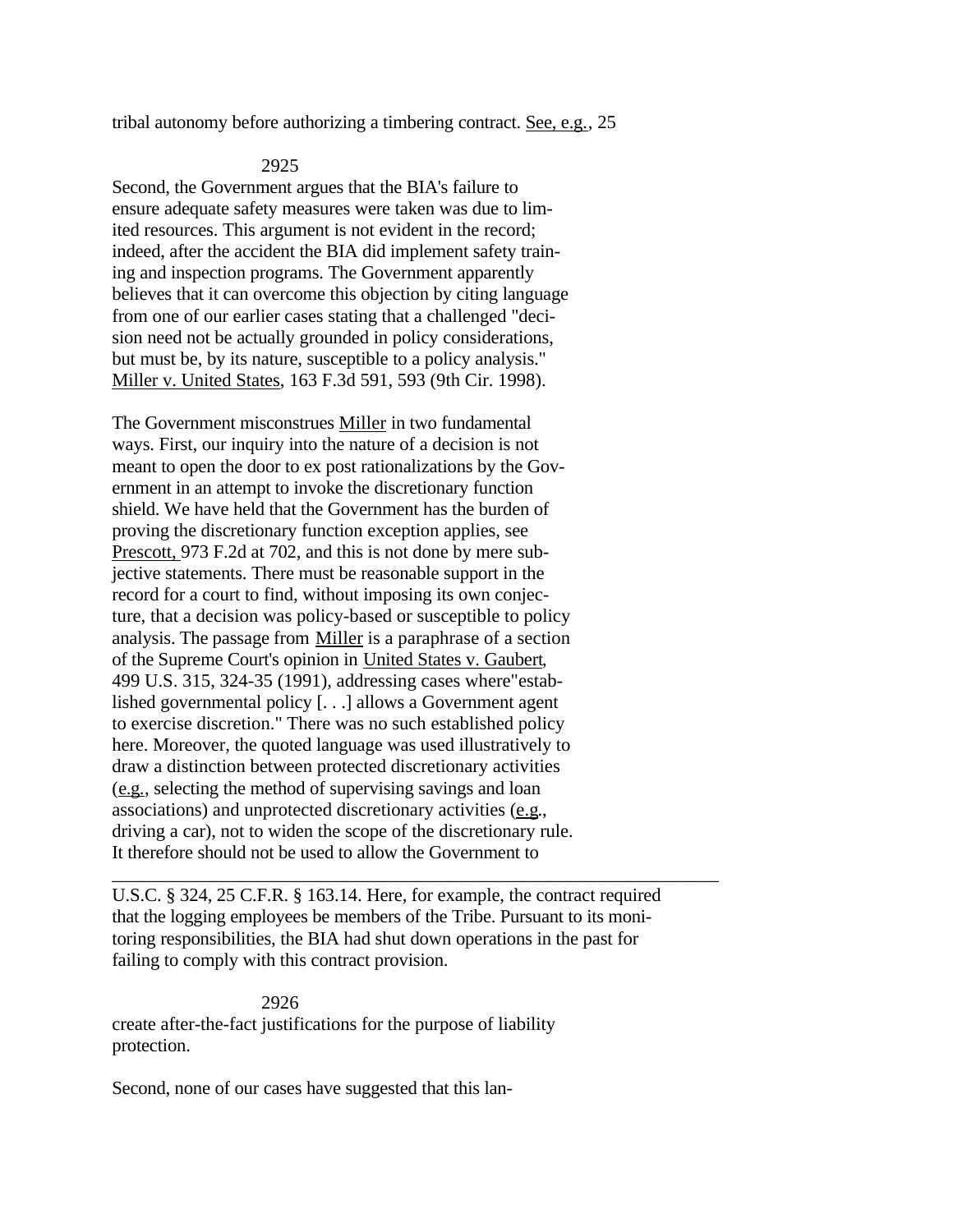guage from Miller is intended to change our long-held doctrine that safety measures, once undertaken, cannot be shortchanged in the name of policy. Indeed, the crux of our holdings on this issue is that failure to adhere to accepted professional standards is not "susceptible to a policy analysis." See, e.g., Fang v. United States, 140 F.3d 1238, 1243 (1998); Camozzi, 866 F.2d at 289-90; Seyler, 832 F.2d at 123. Miller itself addressed the issue of allocation of limited resources during a multiple fire situation, a categorically different activity that necessarily involved policy-based decisions, and not the duty to maintain safety measures once undertaken. See 163 F.3d at 595-96. Indeed, a number of cases relied upon by the Government concerned the distribution of limited resources, a function that we have long held to be protected under the discretionary function exception. See, e.g., Childers v. United States, 40 F.3d 973, 976 n.5 (9th Cir. 1995) (failure to post warnings on some winter trails in national park); Valdez v. United States, 56 F.3d 1177, 1180 (9th Cir. 1995) (failure to post warning sign where there wasn't actually a trail); Blackburn v. United States, 100 F.3d 1426 (9th Cir. 1996) (discretionary function exception applied to park's decision not to take additional safety precautions other than maintaining bridge and posting six warning signs around it).

The BIA was required to ensure that Lone Bear complied with the contract provisions, which included OSHA and internal regulations. It was also required to routinely inspect Lone Bear's operations. It is the only organization on the reservation with the appropriate safety expertise and it has virtually complete control of the timbering operations on Indian lands. Its failure to require safety measures or training was not a policy judgment that Congress intended to protect from FTCA liability.

### 2927

C.

Plaintiffs' final claim is that the BIA failed to ensure that Lone Bear had adequate workers' compensation insurance in violation of the Federal Acquisition Regulations ("FAR"), 48 C.F.R. §§ 28.301(a)(1), 28.307.**5** An "acquisition" is defined by the FAR as "the acquiring by contract with appropriated funds of supplies or services (including construction) by and for the use of the Federal Government through purchase or lease." 48 C.F.R. § 2.101.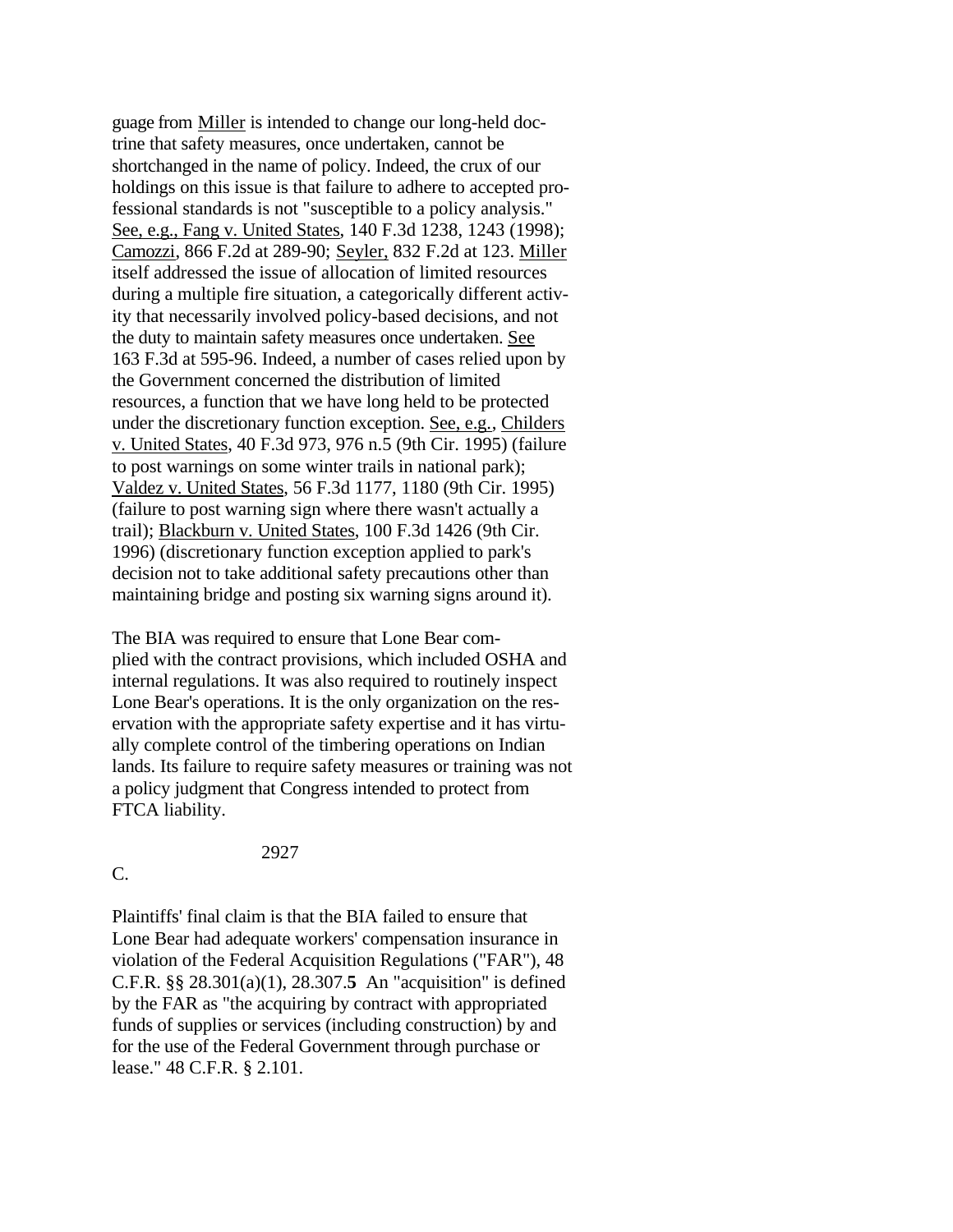If the FAR applies, it is a mandatory directive that is not subject to the discretionary function exception. Plaintiffs argue that because the timber sale contract included requirements that Lone Bear lope and pile the slash from the cutting unit and take other silvicultural measures, it was also a service contract and therefore subject to the FAR. The district court held, however, that the services provided by Lone Bear were too incidental to the contract, making the FAR inapplicable.

We agree with the district court, but for a different reason. Rather than engage in line-drawing issues over how much service is enough to qualify for coverage under the FAR, we hold instead that the Lone Bear contract was not a contract to which the FAR applied because the United States neither purchased nor leased any services received and these services were not "by and for the use of the Federal Government." 48 C.F.R. § 2.101. The BIA acted as a representative of the seller in the contract, not the purchaser, and any received service benefitted the Blackfeet Tribe rather than the United States, which serves as a trustee of Indian lands. The FAR therefore does not apply to the Lone Bear contract.

**5** Plaintiffs do not appeal the district court's finding that the Service Contract Act does not apply.

\_\_\_\_\_\_\_\_\_\_\_\_\_\_\_\_\_\_\_\_\_\_\_\_\_\_\_\_\_\_\_\_\_\_\_\_\_\_\_\_\_\_\_\_\_\_\_\_\_\_\_\_\_\_\_\_\_\_\_\_\_\_\_\_\_

### II.

Because we hold that the discretionary function exception does not shield the government from liability, we must decide whether a basis for liability exists under Montana law. The FTCA imposes liability "where the United States, if a private person, would be liable to the claimant in accordance with the law of the place where the act or omission occurred. " 28 U.S.C. § 2672. Thus, Montana law applies. Plaintiffs base their claims on the doctrine of inherently dangerous activities and the United States' breach of fiduciary duty.

2928

### A.

Following the Montana's Supreme Court decision in Beckman v. Butte-Silver Bow County, 1 P.3d 348 (Mont. 2000), which came down during the pendency of this appeal, the government conceded that the inherently dangerous activities doctrine may provide the basis for Plaintiffs' claims. Indeed, in Beckman, the Montana Supreme Court reaffirmed an ear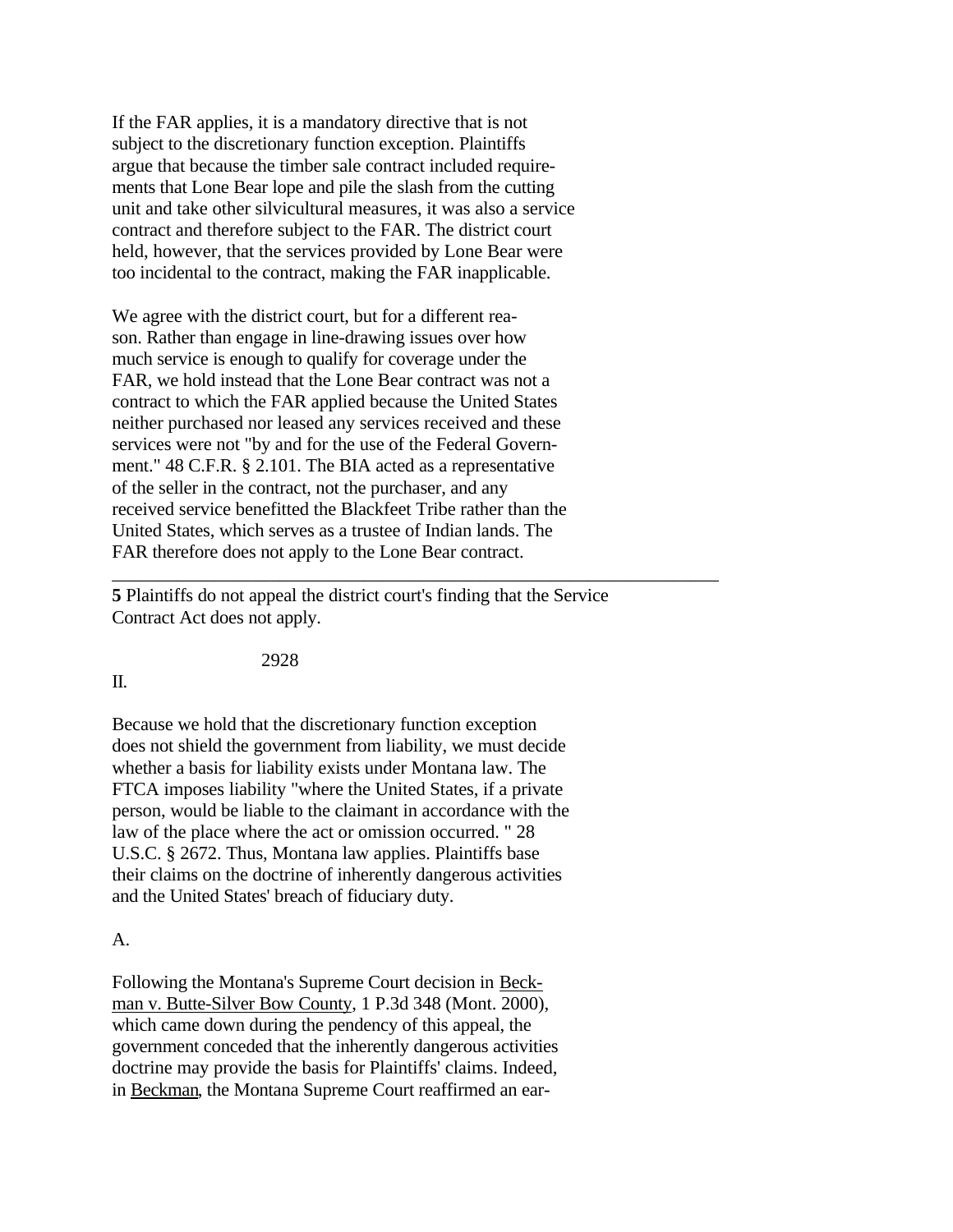lier line of cases holding that "an employer is vicariously liable for injuries to others caused by a subcontractor's failure to take precautions to reduce the unreasonable risks associated with engaging in an inherently dangerous activity. " Id. at 353. The critical fact under Montana law is not that Lone Bear or the BIA could have taken steps to make the logging process safer, but that they failed to do so. See also McCall, 914 F.2d at 194-95.

In defining whether an activity is inherently dangerous, the Montana Supreme Court in Beckman asked whether "[t]he proper use of [safety] precautions requires special knowledge and, when not followed or properly applied, may result in instantaneous death to the workers." Beckman , 1 P.3d at 354. This was certainly the case here. The record is clear that the Lone Bear employees did not know basic safety standards as set out in OSHA or other logging safety literature. There are elements to tree felling that do require special knowledge; for

### 2929

example, the need to be two rather than one tree length away from a falling tree.

In sum, Lone Bear's use of untrained employees in a logging operation in a high wind area was an inherently dangerous activity that, under Montana law, imposed a nondelegable duty on the BIA to ensure that Lone Bear took adequate safety measures on the site.

### B.

Plaintiffs' second theory under Montana law is that the Government breached its fiduciary duty to Kicking Woman. Federal statutes and regulations "clearly give the Federal Government full responsibility to manage Indian resources and land for the benefit of the Indians" and"thereby establish a fiduciary relationship." Mitchell, 463 U.S. at 224. In describing the contours of this relationship, the Supreme Court wrote:

> The timber management statutes and the regulations promulgated thereunder establish the "comprehensive" responsibilities of the Federal Government in managing the harvesting of Indian timber. The Department of the Interior -- through the Bureau of Indian Affairs -- "exercises literally daily supervi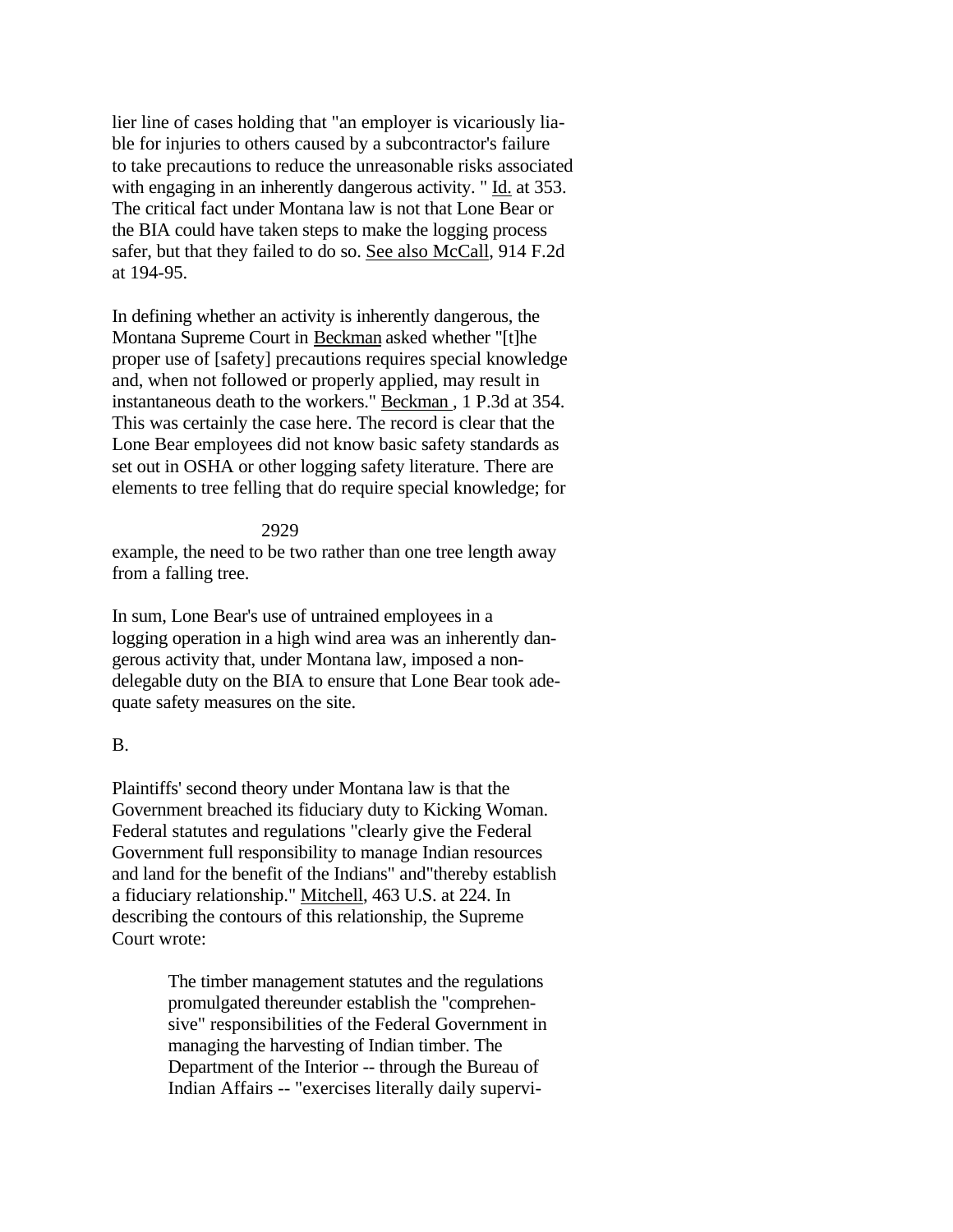sion over the harvesting and management of tribal timber." Virtually every stage of the process is under federal control.

Id. at 222 (citations omitted). The Government argues that because this fiduciary duty is based in federal law and policy, it cannot support a state law claim. This argument ignores both Montana law and the nature of the fiduciary relationship.

The district court dismissed Plaintiffs' fiduciary claim by stating that "[t]he duty which arises from the trust relationship extant between an Indian tribe and the United States is unique

2930

with no analogous duty under Montana law." In fact, Montana law creates liability for the violation of a fiduciary duty regardless of the source of that duty. See, e.g. , Local Union No. 400 of the Int'l Union of Operating Eng'rs v. Bosh, 715 P.2d 36, 41 (Mont. 1986) (enforcing under state law fiduciary duties created by federal law).

Moreover, Montana allows tort claims based on a breach of fiduciary duty.**6** See Davis v. Church of Jesus Christ of Latter Day Saints, 852 P.2d 640, 646 (Mont. 1993); Deist v. Wachholz, 678 P.2d 188, 192 (Mont. 1984). See also Mont. Code Ann. § 72-36-103 ("A trustee is personally liable for torts committed in the course of administration of the trust . . . if the trustee is personally at fault.").**7** While the Government correctly notes that a legal duty cannot be imposed in tort unless a special relationship exists, a fiduciary relationship imposes just such a duty. See Kondelik v. First Fidelity Bank, 857 P.2d 687, 693 (Mont. 1993) ("The existence of a fiduciary duty depends upon satisfactory proof of a special relationship. This relationship is known as a fiduciary relationship.") (citation omitted).**8** 

**6** We note that Montana law also holds a trustee liable for the act or omission of an agent where the trustee, inter alia, (a) had the power to direct the agent, (b) failed to properly supervise the agent where the trustee has this power, or (c) neglected to take"reasonable steps to compel the agent to redress the wrong in a case where the trustee knows of the agent's acts or omissions." Mont. Code Ann. § 72-34-502(2). Here, the BIA, despite both the power to direct and supervise Lone Bear's operations and knowledge that proper safety precautions were not being taken, failed to take any actions to protect Kicking Woman, a beneficiary of the trust.

\_\_\_\_\_\_\_\_\_\_\_\_\_\_\_\_\_\_\_\_\_\_\_\_\_\_\_\_\_\_\_\_\_\_\_\_\_\_\_\_\_\_\_\_\_\_\_\_\_\_\_\_\_\_\_\_\_\_\_\_\_\_\_\_\_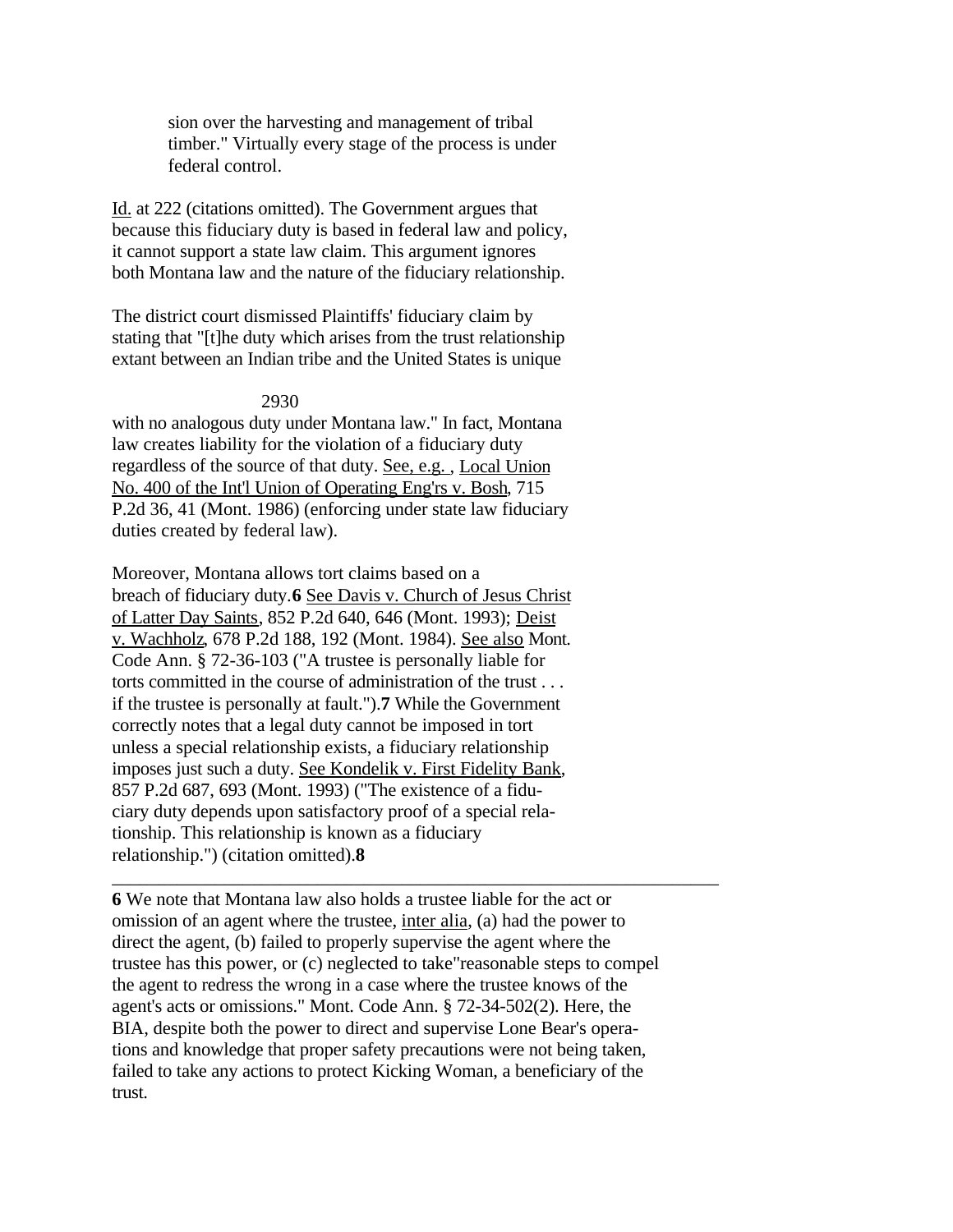**7** According to this statute's Official Comments, "[a] trustee is `personally at fault' when the trustee commits a tort either intentionally or negligently." Mont. Code Ann. § 72-36-103.

**8** Other Montana cases find that the special relationship creating a legal duty may arise out of a custodial relationship, Lopez v. Great Falls Pre-Release Services, Inc., 986 P.2d 1081, 1085 (Mont. 1999), a contractual relationship, Mills v. Mather, 890 P.2d 1277, 1284 (Mont. 1995), or an "advisor/advisee" relationship, Simmons Oil Corp. v. Holly Corp., 852 P.2d 523, 526 (Mont. 1993). The applicable federal statutes, regulations, policy, and the Lone Bear contract here could well create such a relationship even in the absence of a fiduciary relationship.

#### 2931

Montana courts have recognized the fiduciary relationship between the United States and Indian tribes, holding in cases dating back as far as 1922 that the United States has a fiduciary duty to the Indians. Mid-Northern Oil Co. v. Walker, 211 P. 353, 355 (Mont. 1922) ("the fiduciary relationship existing between the United States and the particular Indian wards imposed upon the Government a positive duty to lease the Indian lands and to secure for the Indians the most advantageous terms available . . . ."). More recently, the Montana Supreme Court held that "statutes passed for the benefit of the Indians are to be liberally construed and all doubts are to be resolved in their favor." State ex rel . Greely v. Confederated Salish & Kootenai Tribes, 712 P.2d 754, 763 (Mont. 1985) (quoting Northern Cheyenne Tribe v. Hollowbreast , 425 U.S. 649, 655 n.7 (1976)). In short, Montana courts hold that the United States' fiduciary relationship to the Indians creates a greater level of responsibility for its acts or omissions resulting in harm to Indians, rather than a lesser level of responsibility for which the Government argues.

Contrary to the Government's claims, these cases hold, as did the Supreme Court in Mitchell, that the beneficiaries of this trust relationship are individual Indians as well as the tribes. See Mid-Northern Oil Co., 211 P. at 355; Confederated Salish, 712 P.2d at 762-63; Mitchell, 463 U.S. at 226 ("This Court [. . . has] consistently recognized that the existence of a trust relationship between the United States and an Indian or Indian tribe includes as a fundamental incident the right of an injured beneficiary to sue the trustee for damages resulting from a breach of the trust.") (emphasis added). The BIA's duty thus ran to both the Blackfeet Tribe and to Kicking Woman.